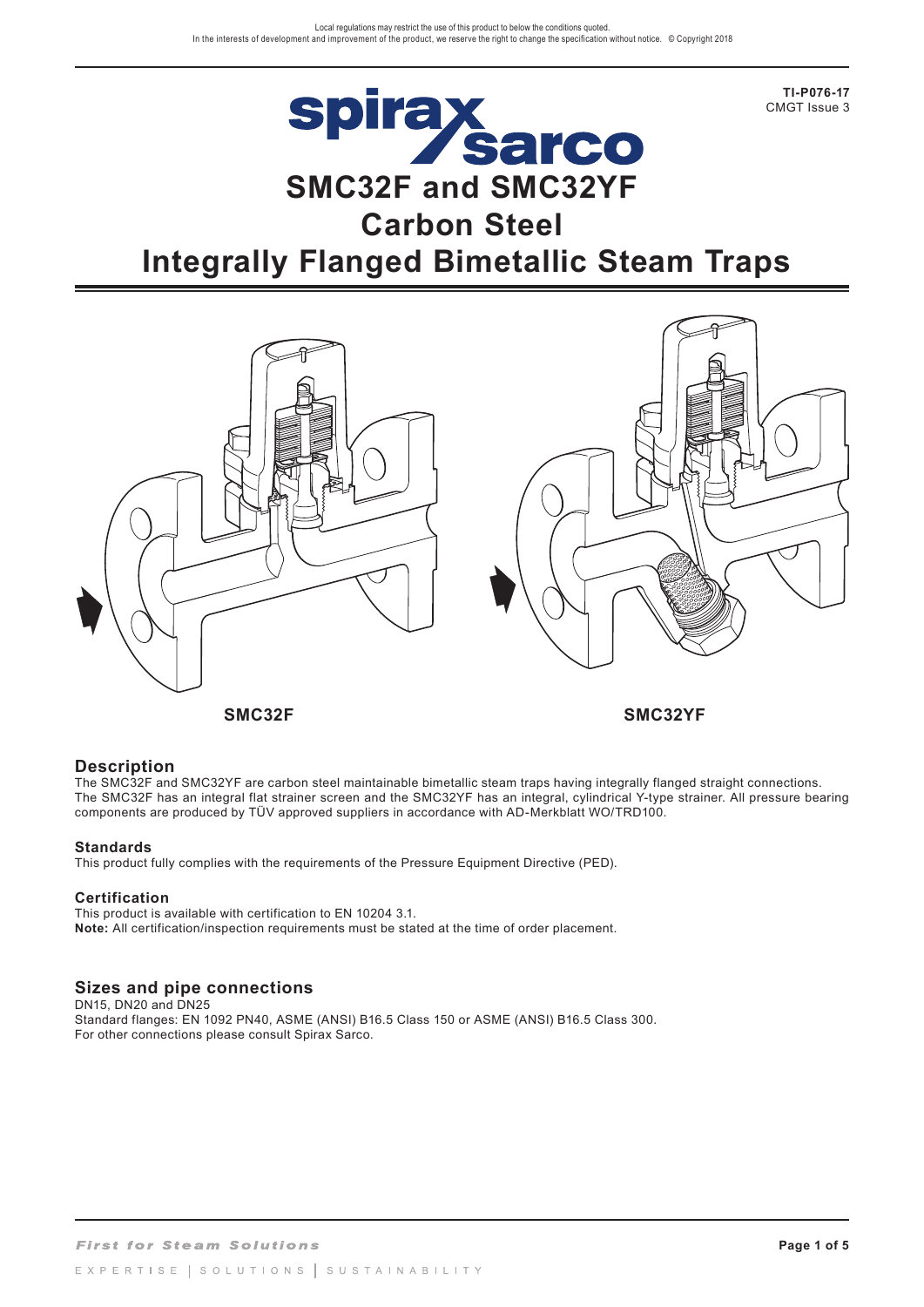### **Pressure/temperature limits (ISO 6552)**



- **A B** Flanged ASME (ANSI) 300.
- **A C** Flanged EN 1092 PN40.
- **A D** Flanged ASME (ANSI) 150.

|            | ့<br>350<br>300<br>Temperature<br>200<br>Steam<br>saturation<br>100<br>curve<br>$\overline{\mathbf{c}}$<br>в<br>D<br>0<br>10<br>30 32<br>40<br>20<br>0<br>50<br>Pressure bar g |
|------------|--------------------------------------------------------------------------------------------------------------------------------------------------------------------------------|
|            | The product must not be used in this region.                                                                                                                                   |
|            | The product should not be used in this region or beyond its operating range as damage to the internals may occur.                                                              |
| A - B      | Flanged ASME (ANSI) 300.                                                                                                                                                       |
| $A - C$    | Flanged EN 1092 PN40.                                                                                                                                                          |
| $A - D$    | Flanged ASME (ANSI) 150.                                                                                                                                                       |
|            | Body design conditions<br>ASME (ANSI) 300                                                                                                                                      |
| <b>PMA</b> | 50 bar g @ 50 °C<br>Maximum allowable pressure                                                                                                                                 |
| <b>TMA</b> | 400 °C @ 35 bar g<br>Maximum allowable temperature                                                                                                                             |
|            | $-60 °C$<br>Minimum allowable temperature                                                                                                                                      |
| <b>PMO</b> | 32 bar g @ 350 °C<br>Maximum operating pressure for saturated steam service                                                                                                    |
| <b>TMO</b> | 350 °C @ 32 bar g<br>Maximum operating temperature                                                                                                                             |
|            | 0 °C<br>Minimum operating temperature<br>Note: For lower operating temperatures consult Spirax Sarco                                                                           |
|            | Designed for a maximum cold hydraulic test pressure of<br>75 bar g                                                                                                             |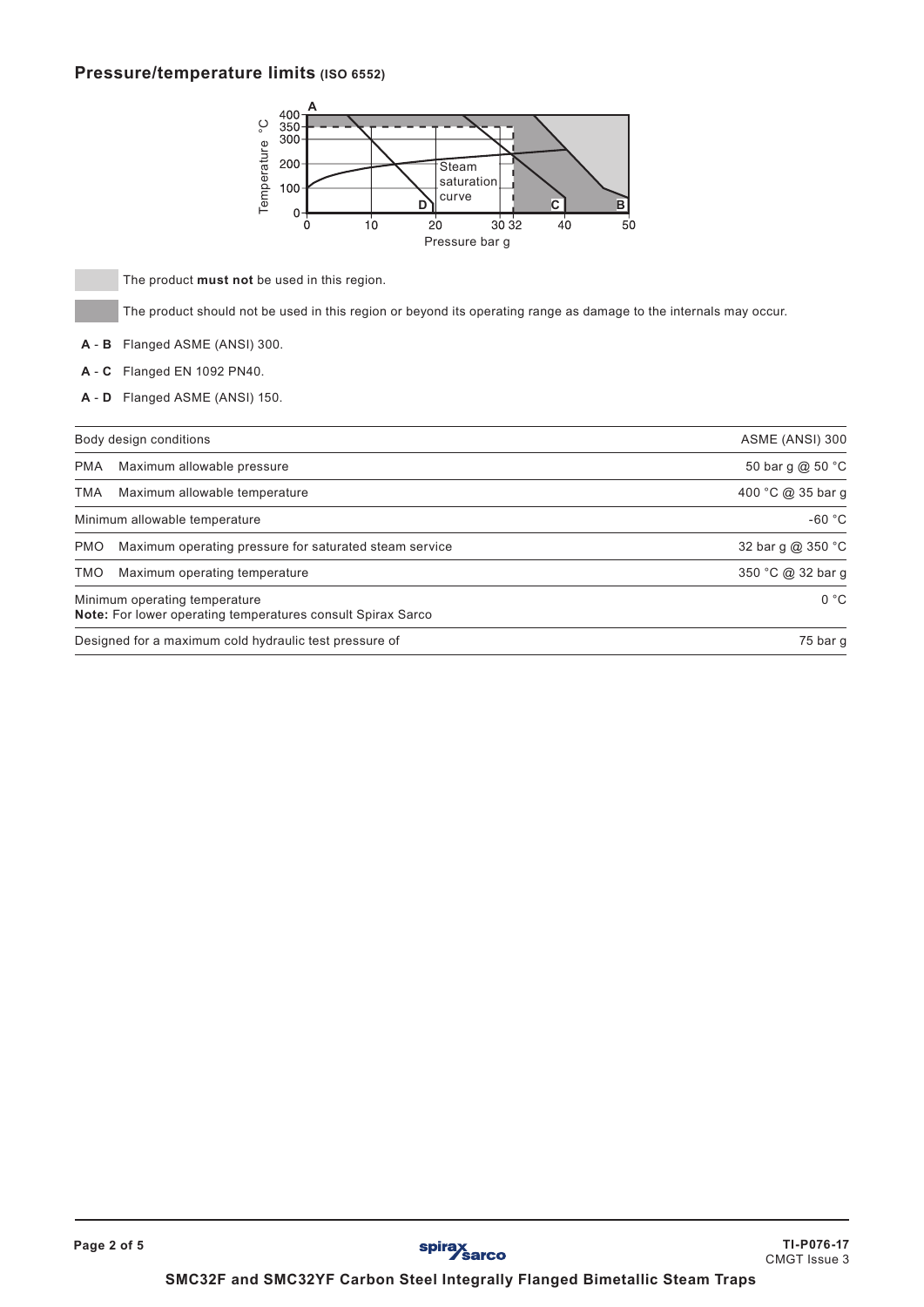# **SMC32F**



**SMC32YF**



| No.          | Part                | <b>Material</b>                                         |                                         |
|--------------|---------------------|---------------------------------------------------------|-----------------------------------------|
| 1            | Cover               | Carbon steel                                            | DIN 17243 C22.8 (W/S 1.0460) ASTM A105N |
| $\mathbf{2}$ | <b>Bimetallic</b>   | Corrosion resistant bimetal element and stainless steel | Rau Type H46                            |
| 3            | Valve seat          | Stainless steel                                         | BS 970 431 S29                          |
| 4            | Locking nut         | Stainless steel                                         |                                         |
| 5            | Strainer screen     | Stainless steel                                         | AISI 304                                |
| 6            | Valve               | Stainless steel                                         |                                         |
| 7            | Cover gasket        | Stainless steel reinforced exfoliated graphite          |                                         |
| 8            | Body                | Carbon steel                                            | 1.0619+N/ASTM A216 WCB                  |
| 9            | Cover bolts         | Stainless steel (M10 x 30)                              | $A2 - 70$                               |
| 10           | Strainer cap        | Carbon steel                                            | DIN 17243 C22.8 (W/S 1.0460) ASTM A105N |
| 11           | Strainer cap gasket | Stainless steel                                         | BS 1449 304 S16                         |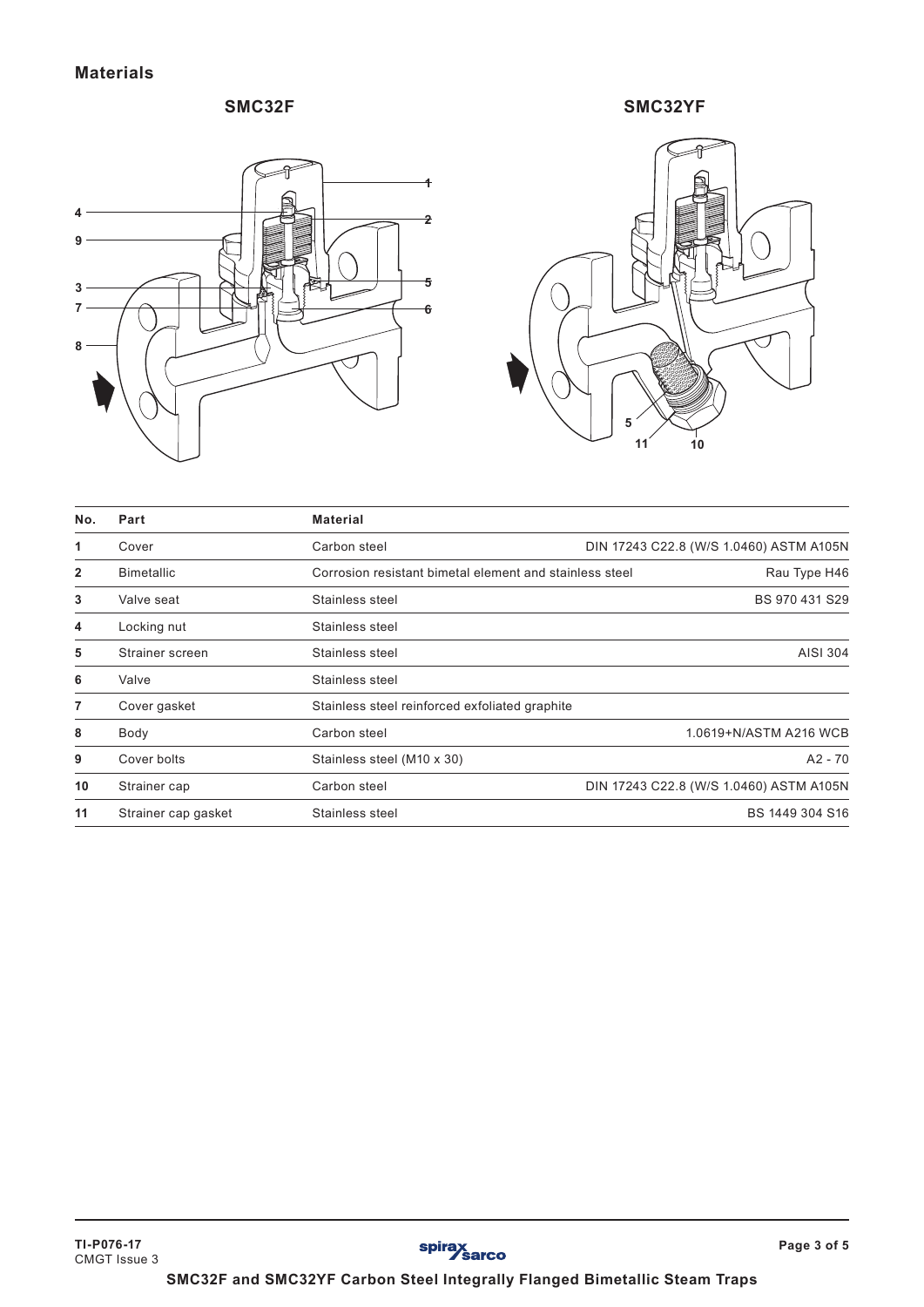# **Dimensions/weights (approximate) in mm and kg**

#### **SMC32F**

| <b>Size</b> | А   | в  | C  | Е. | F                        | G                        | Weight |
|-------------|-----|----|----|----|--------------------------|--------------------------|--------|
| <b>DN15</b> | 150 | 94 | 92 | 51 | $\overline{\phantom{a}}$ | $\overline{\phantom{0}}$ | 3.1    |
| <b>DN20</b> | 150 | 94 | 92 | 51 | $\overline{\phantom{a}}$ | $\overline{a}$           | 3.7    |
| <b>DN25</b> | 160 | 94 | 92 | 51 | ÷                        | $\overline{a}$           | 4.4    |
|             |     |    |    |    |                          |                          |        |

**SMC32YF**

| <b>Size</b> | A   | в     | C  | Е. |    | F G | Weight |
|-------------|-----|-------|----|----|----|-----|--------|
| <b>DN15</b> | 150 | 94 92 |    | 51 | 55 | -28 | 3.3    |
| <b>DN20</b> | 150 | 94 92 |    | 51 | 56 | -28 | 4.0    |
| <b>DN25</b> | 160 | 94    | 92 | 51 | 58 | 28  | 4.7    |



# 4000 3000 2000 1000 Condensate kg/h Condensate kg/h 500 400 300 200 100  $^{50}$  + 0.1 0.5 1 2 3 4 5 10 20 32 Differential pressure bar (x 100 = kPa)

**Capacities**

Hot water capacity Cold water capacity

#### **Safety information, installation and maintenance**

For full details see the Installation and Maintenance Instructions (IM-P076-09) supplied with the product.

**Installation note:** The SMC32F and SMC32YF are designed for installation in any position, horizontal or vertical.

It is recommended that a non-return valve is fitted when discharging condensate into return lines where backpressure is experienced. It is also recommended that a diffuser is fitted when discharging to atmosphere.

Increased backpressure will reduce the temperature of condensate discharge. For further information consult Spirax Sarco.

For ease and maintenance, consideration should be given to fitting isolation valves upstream and downstream of the steam trap.

#### **Disposal**

These products are recyclable. No ecological hazard is anticipated with the disposal of these products, providing due care is taken.

#### **How to order**

**Example:** 1 off Spirax Sarco DN50 SMC32F carbon steel bodied maintainable bimetallic steam trap having flanged EN 1092 PN40 connections and an integral strainer screen.